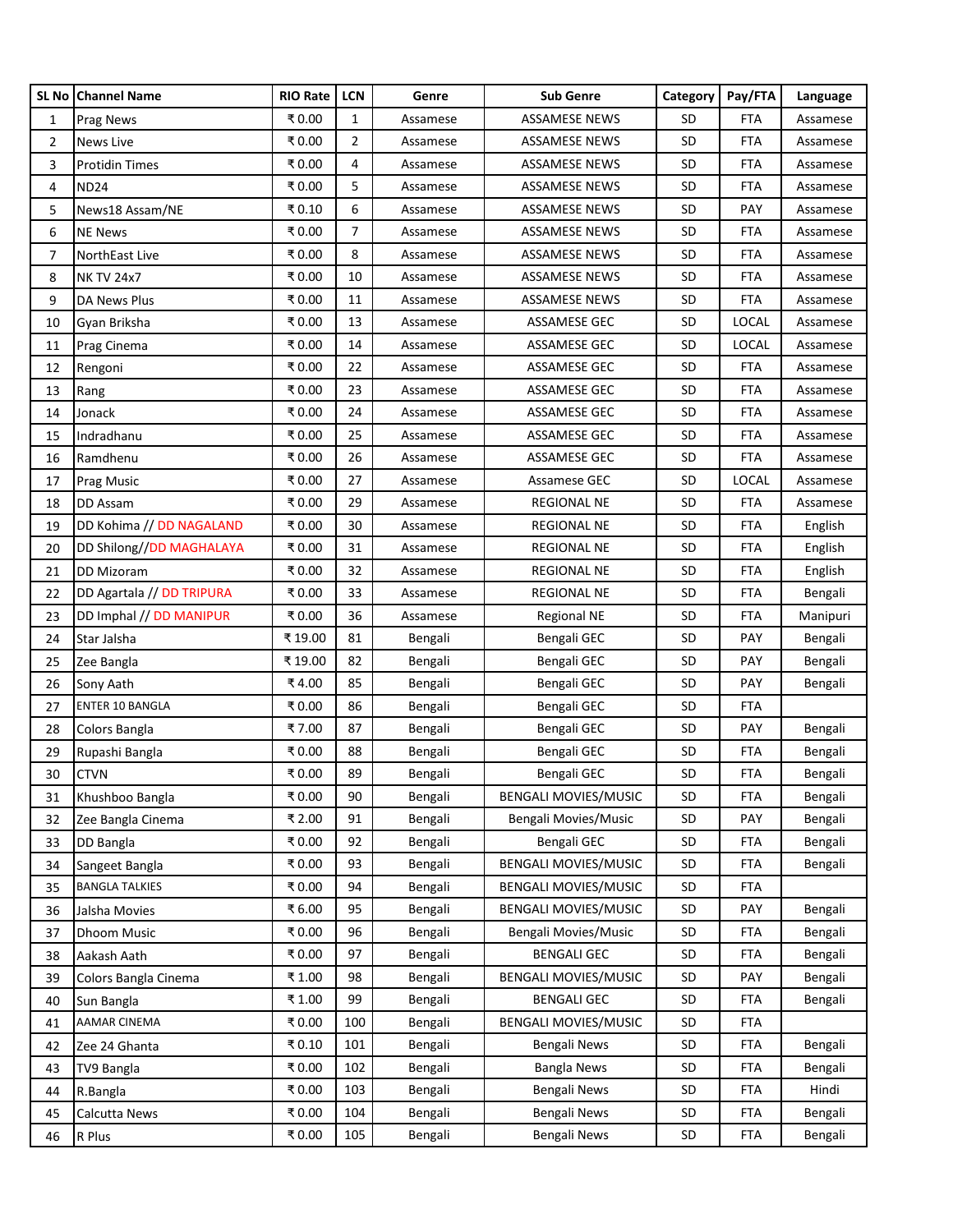| 47 | <b>ABP Ananda</b>       | ₹0.00  | 106 | Bengali | Bengali News        | SD        | <b>FTA</b> | Bengali |
|----|-------------------------|--------|-----|---------|---------------------|-----------|------------|---------|
| 48 | News 18 Bangla          | ₹0.10  | 107 | Bengali | Bengali News        | SD        | PAY        | Bengali |
| 49 | <b>News Time</b>        | ₹0.00  | 108 | Bengali | Bengali News        | SD        | <b>FTA</b> | Bengali |
| 50 | <b>KOLKATA TV</b>       | ₹0.00  | 109 | Bengali | Bengali News        | SD        | <b>FTA</b> |         |
| 51 | <b>Star Plus</b>        | ₹19.00 | 110 | Hindi   | HINDI GEC           | SD        | PAY        | Hindi   |
| 52 | Colors                  | ₹19.00 | 111 | Hindi   | <b>HINDI GEC</b>    | SD        | <b>PAY</b> | Hindi   |
| 53 | Sony                    | ₹19.00 | 112 | Hindi   | HINDI GEC           | SD        | <b>PAY</b> | Hindi   |
| 54 | Zee TV                  | ₹19.00 | 113 | Hindi   | <b>HINDI GEC</b>    | SD        | <b>PAY</b> | Hindi   |
| 55 | Sab TV                  | ₹19.00 | 114 | Hindi   | <b>HINDI GEC</b>    | SD        | <b>PAY</b> | Hindi   |
| 56 | & TV                    | ₹12.00 | 115 | Hindi   | HINDI GEC           | <b>SD</b> | <b>PAY</b> | Hindi   |
| 57 | <b>Star Utsav</b>       | ₹1.00  | 116 | Hindi   | <b>HINDI GEC</b>    | SD        | PAY        | Hindi   |
| 58 | Sony Pal                | ₹1.00  | 117 | Hindi   | <b>HINDI GEC</b>    | SD        | <b>PAY</b> | Hindi   |
| 59 | <b>Star Bharat</b>      | ₹10.00 | 119 | Hindi   | <b>HINDI GEC</b>    | SD        | <b>PAY</b> | Hindi   |
| 60 | Zee Anmol               | ₹0.10  | 120 | Hindi   | <b>HINDI GEC</b>    | SD        | <b>PAY</b> | Hindi   |
| 61 | <b>Colors Rishtey</b>   | ₹1.00  | 122 | Hindi   | <b>HINDI GEC</b>    | <b>SD</b> | <b>PAY</b> | Hindi   |
| 62 | <b>Big Magic</b>        | ₹0.10  | 124 | Hindi   | HINDI GEC           | SD        | <b>PAY</b> | Hindi   |
| 63 | ID                      | ₹1.00  | 127 | Hindi   | HINDI GEC           | <b>SD</b> | PAY        | Hindi   |
| 64 | <b>UTV Bindass</b>      | ₹1.00  | 130 | Hindi   | <b>HINDI GEC</b>    | SD        | <b>PAY</b> | Hindi   |
| 65 | Zee Zest                | ₹1.00  | 139 | Hindi   | <b>HINDI GEC</b>    | SD        | <b>PAY</b> | Hindi   |
| 66 | E24                     | ₹0.00  | 140 | Hindi   | Hindi GEC           | SD        | <b>FTA</b> | Hindi   |
| 67 | Manoranjan Grand        | ₹0.00  | 141 | Hindi   | Hindi GEC           | SD        | <b>FTA</b> | Hindi   |
| 68 | Ishara Tv               | ₹5.00  | 142 | Hindi   | <b>HINDI GEC</b>    | SD        | <b>FTA</b> | Hindi   |
| 69 | Shemaro TV              | ₹0.00  | 143 | Hindi   | Hindi Gec           | SD        | <b>FTA</b> |         |
| 70 | <b>ABZY Cool</b>        | ₹0.00  | 144 | Hindi   | Hindi Gec           | <b>SD</b> | <b>FTA</b> |         |
| 71 | <b>DD National</b>      | ₹0.00  | 166 | Hindi   | Hindi GEC           | SD        | <b>FTA</b> | Hindi   |
| 72 | <b>DD Bharti</b>        | ₹0.00  | 167 | Hindi   | HINDI GEC           | SD        | <b>FTA</b> | Hindi   |
| 73 | DD Kisan                | ₹0.00  | 168 | Hindi   | Hindi GEC           | SD        | <b>FTA</b> | Hindi   |
| 74 | DD Arunprabha           | ₹0.00  | 169 | Hindi   | <b>HINDI GEC</b>    | SD        | <b>FTA</b> | Hindi   |
| 75 | Star World              | ₹8.00  | 175 | English | <b>ENGLISH GEC</b>  | <b>SD</b> | <b>PAY</b> | English |
| 76 | Zee Cafe                | ₹15.00 | 176 | English | English GEC         | SD        | PAY        | English |
| 77 | Comedy Central          | ₹5.00  | 180 | English | <b>ENGLISH GEC</b>  | SD        | PAY        | English |
| 78 | <b>Colors Infinity</b>  | ₹5.00  | 181 | English | <b>ENGLISH GEC</b>  | SD        | <b>PAY</b> | English |
| 79 | Hi Dosti                | ₹0.00  | 182 | English | English GEC         | SD        | <b>FTA</b> | English |
| 80 | Star Gold               | ₹8.00  | 199 | Hindi   | <b>HINDI MOVIES</b> | SD        | <b>PAY</b> | Hindi   |
| 81 | Zee Cinema              | ₹15.00 | 200 | Hindi   | <b>HINDI MOVIES</b> | <b>SD</b> | <b>PAY</b> | Hindi   |
| 82 | Set Max                 | ₹15.00 | 201 | Hindi   | <b>HINDI MOVIES</b> | <b>SD</b> | <b>PAY</b> | Hindi   |
| 83 | Star Gold 2             | ₹1.00  | 202 | Hindi   | <b>HINDI MOVIES</b> | SD        | <b>PAY</b> | Hindi   |
| 84 | Naaptol                 | ₹0.00  | 203 | Hindi   | <b>HINDI MOVIES</b> | SD        | <b>FTA</b> | Hindi   |
| 85 | & Pictures              | ₹6.00  | 204 | Hindi   | <b>HINDI MOVIES</b> | <b>SD</b> | <b>PAY</b> | Hindi   |
| 86 | <b>Star Gold Select</b> | ₹7.00  | 205 | Hindi   | <b>HINDI MOVIES</b> | SD        | <b>PAY</b> | Hindi   |
| 87 | Zee Bollywood           | ₹ 2.00 | 206 | Hindi   | <b>HINDI MOVIES</b> | SD        | <b>PAY</b> | Hindi   |
| 88 | Sony Wah                | ₹1.00  | 207 | Hindi   | <b>HINDI MOVIES</b> | <b>SD</b> | PAY        | Hindi   |
| 89 | Max 2                   | ₹1.00  | 208 | Hindi   | <b>HINDI MOVIES</b> | SD        | <b>PAY</b> | Hindi   |
| 90 | <b>UTV Movies</b>       | ₹ 2.00 | 209 | Hindi   | <b>HINDI MOVIES</b> | <b>SD</b> | <b>PAY</b> | Hindi   |
| 91 | Zee Anmol Cinema        | ₹0.10  | 210 | Hindi   | <b>HINDI MOVIES</b> | SD        | <b>PAY</b> | Hindi   |
| 92 | <b>UTV Action</b>       | ₹ 2.00 | 211 | Hindi   | <b>HINDI MOVIES</b> | <b>SD</b> | <b>PAY</b> | Hindi   |
| 93 | Zee Classic             | ₹0.50  | 212 | Hindi   | <b>HINDI MOVIES</b> | <b>SD</b> | PAY        | Hindi   |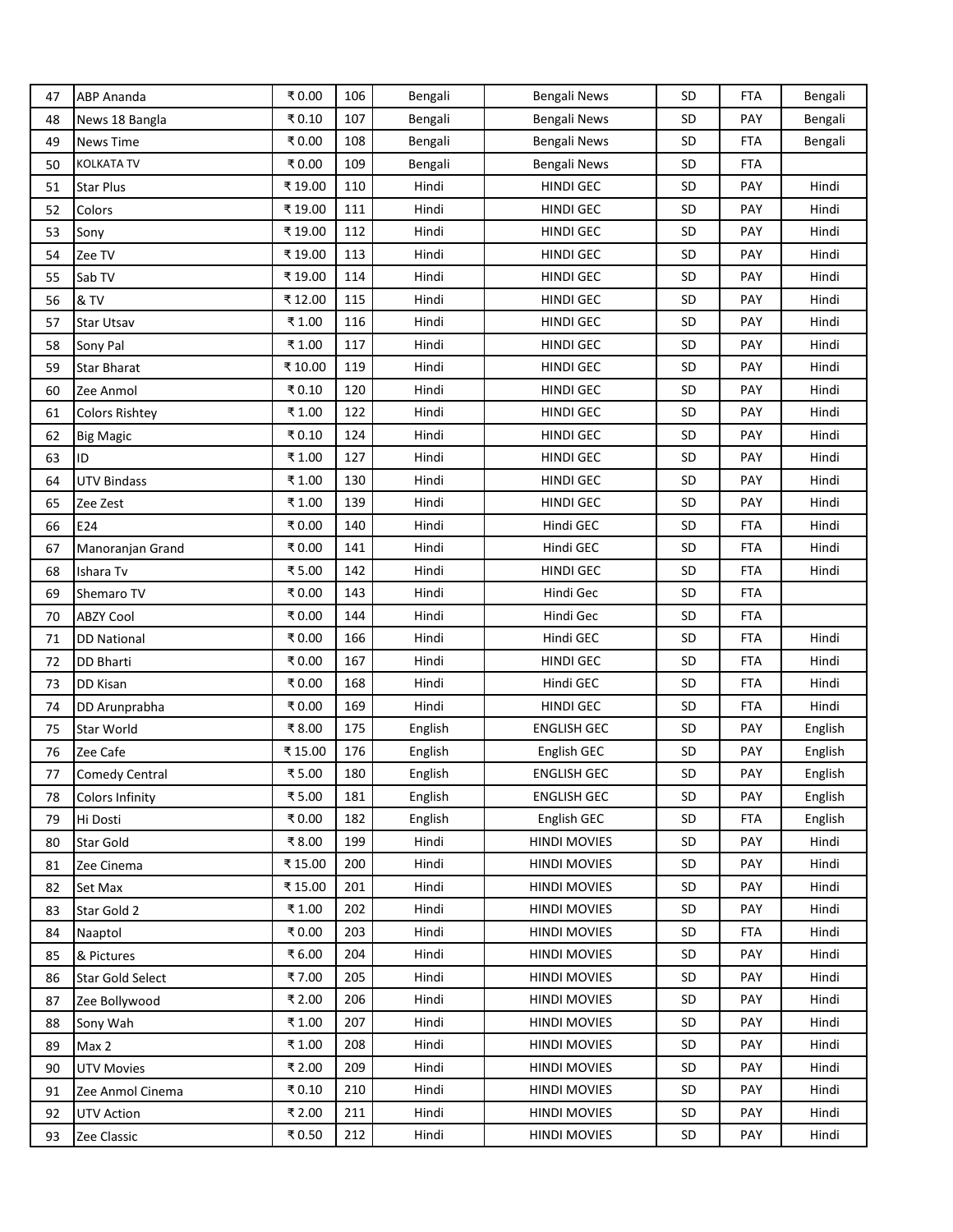| 94  | Dhinchak                 | ₹0.00   | 213 | Hindi   | <b>HINDI MOVIES</b>   | SD        | <b>FTA</b> | Hindi   |
|-----|--------------------------|---------|-----|---------|-----------------------|-----------|------------|---------|
| 95  | Zee Action               | ₹ 1.00  | 214 | Hindi   | <b>HINDI MOVIES</b>   | <b>SD</b> | <b>PAY</b> | Hindi   |
| 96  | <b>Colors Cineplex</b>   | ₹ 3.00  | 215 | Hindi   | <b>HINDI MOVIES</b>   | <b>SD</b> | PAY        | Hindi   |
| 97  | ColorsCineplexBolly      | ₹0.00   | 216 | Hindi   | <b>Hindi Movies</b>   | SD        | FTA        | Hindi   |
| 98  | <b>Colors Superhits</b>  | ₹0.25   | 217 | Hindi   | <b>Hindi Movies</b>   | SD        | FTA        | Hindi   |
| 99  | Goldmines Bollywood      | ₹0.00   | 218 | Hindi   | Hindi Movies          | SD        | <b>FTA</b> | Hindi   |
| 100 | <b>B4U Movies</b>        | ₹0.00   | 219 | Hindi   | <b>HINDI MOVIES</b>   | SD        | <b>FTA</b> | Hindi   |
| 101 | <b>Bflix Movies</b>      | ₹0.00   | 220 | Hindi   | <b>HINDI MOVIES</b>   | <b>SD</b> | FTA        | Hindi   |
| 102 | Manoranjan TV            | ₹0.00   | 226 | Hindi   | <b>HINDI MOVIES</b>   | <b>SD</b> | <b>FTA</b> | Hindi   |
| 103 | <b>Star Utsav Movies</b> | ₹1.00   | 227 | Hindi   | <b>HINDI MOVIES</b>   | <b>SD</b> | PAY        | Hindi   |
| 104 | <b>ABZY Movies</b>       | ₹0.00   | 228 | Hindi   | <b>Hindi Movies</b>   | SD        | FTA        |         |
| 105 | <b>ABZY Dhakad</b>       | ₹0.00   | 229 | Hindi   | <b>Hindi Movies</b>   | <b>SD</b> | <b>FTA</b> |         |
| 106 | Maha Movie               | ₹0.00   | 230 | Hindi   | <b>HINDI MOVIES</b>   | SD        | FTA        | Hindi   |
| 107 | Cinema TV                | ₹0.00   | 231 | Hindi   | <b>Hindi Movies</b>   | SD        | <b>FTA</b> |         |
| 108 | <b>Box Cinema</b>        | ₹0.00   | 232 | Hindi   | Hindi Movies          | <b>SD</b> | FTA        | Hindi   |
| 109 | <b>Movie Plus</b>        | ₹0.00   | 233 | Hindi   | <b>HINDI MOVIES</b>   | <b>SD</b> | FTA        | Hindi   |
| 110 | B4U Kadak                | ₹0.00   | 234 | Hindi   | <b>Hindi Movies</b>   | SD        | <b>FTA</b> | Hindi   |
| 111 | Manoranjana Movies       | ₹0.00   | 236 | Hindi   | <b>Hindi Movies</b>   | SD        | FTA        | Hindi   |
| 112 | WOW CINEMA ONE           | ₹0.00   | 237 | Hindi   | <b>HINDI MOVIES</b>   | SD        | <b>FTA</b> |         |
| 113 | <b>Star Movies</b>       | ₹12.00  | 250 | English | <b>English Movies</b> | <b>SD</b> | <b>PAY</b> | English |
| 114 | & Flix                   | ₹15.00  | 251 | English | <b>English Movies</b> | <b>SD</b> | <b>PAY</b> | English |
| 115 | Sony Pix                 | ₹ 10.00 | 252 | English | <b>English Movies</b> | <b>SD</b> | PAY        | English |
| 116 | <b>Movies Now</b>        | ₹10.00  | 253 | English | <b>ENGLISH MOVIES</b> | SD        | PAY        | English |
| 117 | <b>MNX</b>               | ₹6.00   | 254 | English | <b>English Movies</b> | SD        | <b>PAY</b> | English |
| 118 | <b>Romedy Now</b>        | ₹6.00   | 255 | English | <b>ENGLISH MOVIES</b> | SD        | <b>PAY</b> | English |
| 119 | R.Bharat                 | ₹0.00   | 301 | Hindi   | HINDI NEWS            | <b>SD</b> | <b>FTA</b> | Hindi   |
| 120 | <b>ABP News</b>          | ₹0.00   | 302 | Hindi   | <b>HINDI NEWS</b>     | <b>SD</b> | FTA        | Hindi   |
| 121 | Zee News                 | ₹0.10   | 303 | Hindi   | <b>HINDI NEWS</b>     | SD        | <b>FTA</b> | Hindi   |
| 122 | Aajtak                   | ₹0.75   | 304 | Hindi   | <b>HINDI NEWS</b>     | SD        | PAY        | Hindi   |
| 123 | News18 India             | ₹0.10   | 305 | Hindi   | <b>HINDI NEWS</b>     | SD        | PAY        | Hindi   |
| 124 | India TV                 | ₹0.00   | 306 | Hindi   | <b>HINDI NEWS</b>     | SD        | <b>FTA</b> | Hindi   |
| 125 | TV9 Bharatvarsh          | ₹0.00   | 307 | Hindi   | <b>HINDI NEWS</b>     | <b>SD</b> | <b>FTA</b> | Hindi   |
| 126 | Times Now Navabharat     | ₹0.00   | 308 | Hindi   | <b>HINDI NEWS</b>     | <b>SD</b> | <b>FTA</b> | Hindi   |
| 127 | NDTV India               | ₹1.00   | 309 | Hindi   | <b>HINDI NEWS</b>     | SD        | <b>PAY</b> | Hindi   |
| 128 | <b>News Nation</b>       | ₹0.00   | 310 | Hindi   | <b>HINDI NEWS</b>     | <b>SD</b> | FTA        | Hindi   |
| 129 | Zee Hindusthan           | ₹0.10   | 311 | Hindi   | <b>HINDI NEWS</b>     | <b>SD</b> | <b>FTA</b> | Hindi   |
| 130 | <b>GNT</b>               | ₹0.25   | 315 | Hindi   | <b>HINDI NEWS</b>     | <b>SD</b> | <b>PAY</b> | Hindi   |
| 131 | <b>DD News</b>           | ₹0.00   | 321 | Hindi   | <b>HINDI NEWS</b>     | <b>SD</b> | FTA        | Hindi   |
| 132 | JK24X7 News              | ₹0.00   | 325 | Hindi   | <b>HINDI NEWS</b>     | <b>SD</b> | FTA        | Hindi   |
| 133 | SansadTV-RajyaSabha      | ₹0.00   | 328 | Hindi   | <b>HINDI NEWS</b>     | <b>SD</b> | <b>FTA</b> |         |
| 134 | SansadTV                 | ₹0.00   | 329 | Hindi   | Hindi News            | SD.       | FTA        | Hindi   |
| 135 | <b>India News</b>        | ₹0.00   | 330 | Hindi   | <b>HINDI NEWS</b>     | <b>SD</b> | <b>FTA</b> | Hindi   |
| 136 | DILLAGI                  | ₹0.00   | 332 | Hindi   | Hindi News            | <b>SD</b> | FTA        |         |
| 137 | SADHANA PLUS NEWS        | ₹0.00   | 333 | Hindi   | <b>HINDI NEWS</b>     | <b>SD</b> | FTA        |         |
| 138 | <b>SUDARSHAN NEWS</b>    | ₹0.00   | 334 | Hindi   | <b>HINDI NEWS</b>     | <b>SD</b> | <b>FTA</b> |         |
| 139 | <b>BANSAL NEWS</b>       | ₹0.00   | 335 | Hindi   | <b>HINDI NEWS</b>     | SD.       | FTA        |         |
| 140 | <b>TAAZA TV</b>          | ₹0.00   | 336 | Hindi   | <b>HINDI NEWS</b>     | <b>SD</b> | FTA        |         |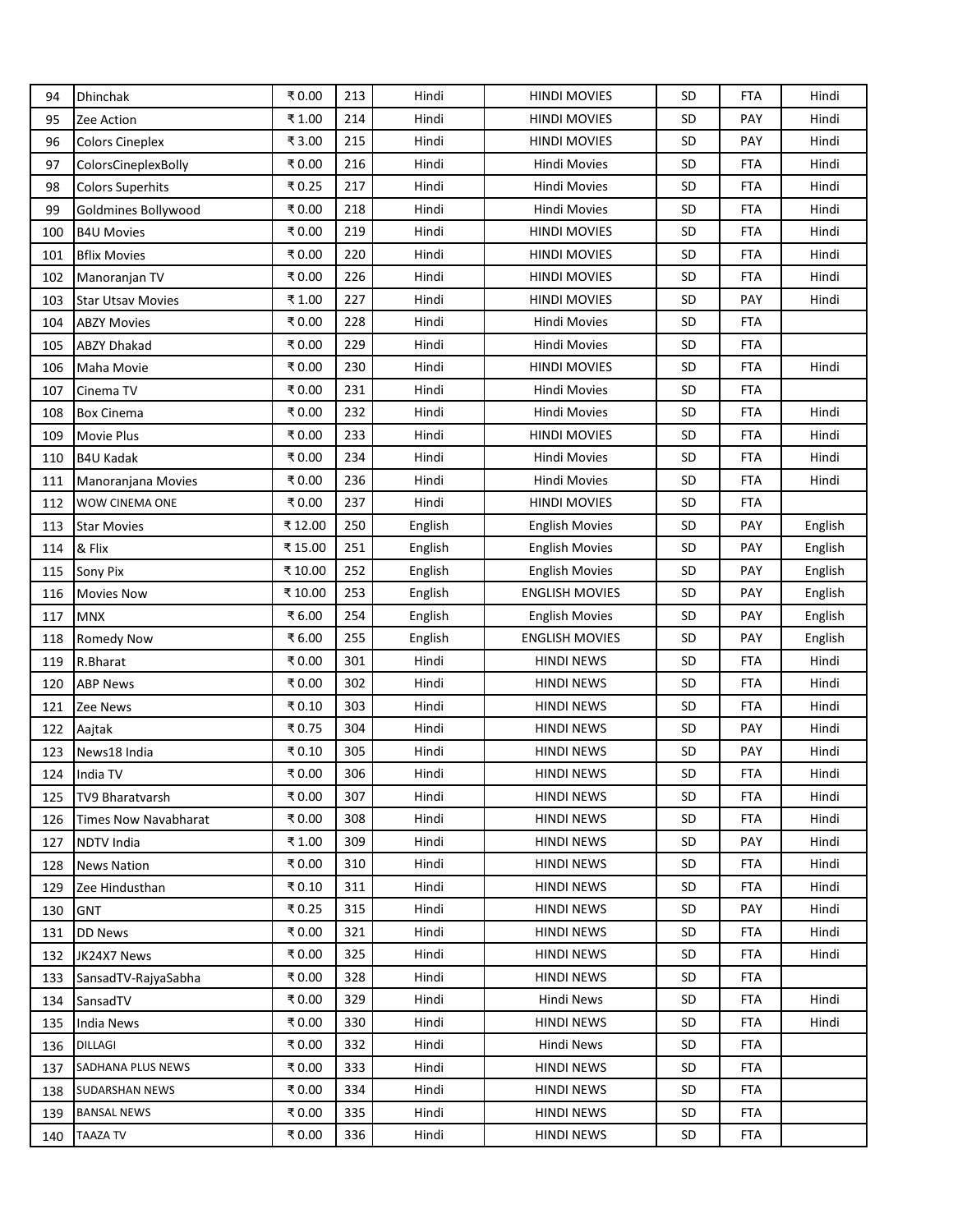| 141 | <b>BHARAT SAMACHAR</b> | ₹0.00  | 337 | Hindi   | <b>HINDI NEWS</b>   | SD        | <b>FTA</b> |         |
|-----|------------------------|--------|-----|---------|---------------------|-----------|------------|---------|
| 142 | <b>IBC 24</b>          | ₹0.00  | 338 | Hindi   | <b>HINDI NEWS</b>   | SD        | <b>FTA</b> |         |
| 143 | <b>NEWS STATE</b>      | ₹0.00  | 339 | Hindi   | <b>HINDI NEWS</b>   | SD        | <b>FTA</b> |         |
| 144 | <b>SWARAJ EXPRESS</b>  | ₹0.00  | 340 | Hindi   | Hindi News          | SD        | <b>FTA</b> |         |
| 145 | News 24                | ₹0.00  | 350 | Hindi   | <b>HINDI NEWS</b>   | SD        | <b>FTA</b> | Hindi   |
| 146 | <b>Gulistan News</b>   | ₹0.00  | 351 | Hindi   | <b>HINDI NEWS</b>   | <b>SD</b> | <b>FTA</b> | Hindi   |
| 147 | CNBC TV 18             | ₹4.00  | 403 | English | <b>English News</b> | SD        | <b>PAY</b> | English |
| 148 | <b>ET Now</b>          | ₹ 3.00 | 404 | English | <b>English News</b> | SD        | <b>PAY</b> | English |
| 149 | <b>NDTV Profit</b>     | ₹1.00  | 405 | English | <b>English News</b> | SD        | <b>PAY</b> | English |
| 150 | <b>WION</b>            | ₹1.00  | 406 | English | <b>English News</b> | SD        | <b>PAY</b> | English |
| 151 | <b>CNBC Awaaz</b>      | ₹1.00  | 410 | Hindi   | <b>HINDI NEWS</b>   | SD        | PAY        | Hindi   |
| 152 | Zee Business           | ₹0.10  | 411 | Hindi   | <b>HINDI NEWS</b>   | SD        | <b>PAY</b> | Hindi   |
| 153 | Republic TV            | ₹0.00  | 425 | English | <b>ENGLISH NEWS</b> | SD        | <b>FTA</b> | English |
| 154 | <b>Times Now</b>       | ₹3.00  | 427 | English | <b>English News</b> | SD        | <b>PAY</b> | English |
| 155 | <b>Mirror Now</b>      | ₹ 2.00 | 428 | English | <b>ENGLISH NEWS</b> | <b>SD</b> | <b>PAY</b> | English |
| 156 | India Today            | ₹1.00  | 429 | English | <b>ENGLISH NEWS</b> | SD        | PAY        | English |
| 157 | News X                 | ₹0.00  | 431 | English | <b>ENGLISH NEWS</b> | SD        | <b>FTA</b> | English |
| 158 | <b>BBC World</b>       | ₹1.00  | 432 | English | <b>ALL CHANNELS</b> | SD        | <b>PAY</b> | English |
| 159 | <b>NDTV 24x7</b>       | ₹3.00  | 433 | English | <b>ALL CHANNELS</b> | SD        | PAY        | English |
| 160 | <b>CNN</b>             | ₹0.50  | 434 | English | <b>English News</b> | <b>SD</b> | <b>PAY</b> | English |
| 161 | AlJazeera              | ₹0.00  | 435 | English | <b>English News</b> | SD        | <b>FTA</b> | English |
| 162 | DD India               | ₹0.00  | 437 | English | <b>ENGLISH NEWS</b> | <b>SD</b> | <b>FTA</b> | Hindi   |
| 163 | Pogo                   | ₹4.25  | 440 | Kids    | <b>KIDS</b>         | SD        | PAY        | Hindi   |
| 164 | CN                     | ₹4.25  | 441 | Kids    | <b>KIDS</b>         | SD        | <b>PAY</b> | English |
| 165 | <b>Nick</b>            | ₹6.00  | 443 | Kids    | <b>KIDS</b>         | SD        | <b>PAY</b> | Hindi   |
| 166 | Sony Yay               | ₹ 2.00 | 444 | Kids    | <b>KIDS</b>         | SD        | <b>PAY</b> | English |
| 167 | Discovery Kids         | ₹ 3.00 | 445 | Kids    | <b>KIDS</b>         | SD        | <b>PAY</b> | Hindi   |
| 168 | SuperHungama           | ₹4.00  | 446 | Kids    | <b>KIDS</b>         | SD        | <b>PAY</b> | English |
| 169 | Disney                 | ₹8.00  | 447 | Kids    | <b>KIDS</b>         | SD        | <b>PAY</b> | Hindi   |
| 170 | Hungama                | ₹6.00  | 448 | Kids    | <b>KIDS</b>         | SD        | <b>PAY</b> | Hindi   |
| 171 | Sonic                  | ₹ 2.00 | 449 | Kids    | <b>KIDS</b>         | SD        | <b>PAY</b> | Hindi   |
| 172 | Nick Junior            | ₹1.00  | 450 | Kids    | <b>KIDS</b>         | SD        | <b>PAY</b> | English |
| 173 | Disney Junior          | ₹4.00  | 464 | Kids    | <b>KIDS</b>         | SD        | <b>PAY</b> | Hindi   |
| 174 | Gubbare                | ₹3.00  | 465 | Kids    | <b>KIDS</b>         | <b>SD</b> | PAY        | Hindi   |
| 175 | <b>ETV Balbharat</b>   |        | 466 | Kids    | <b>KIDS</b>         | SD        | PAY        |         |
| 176 | Rongeen TV             | ₹0.00  | 467 | Kids    | <b>KIDS</b>         | SD        | <b>FTA</b> | Bengali |
| 177 | SS 1                   | ₹19.00 | 473 | Sports  | <b>SPORTS</b>       | <b>SD</b> | PAY        | English |
| 178 | SS <sub>2</sub>        | ₹6.00  | 474 | Sports  | <b>SPORTS</b>       | <b>SD</b> | <b>PAY</b> | English |
| 179 | SS Hindi 1             | ₹19.00 | 475 | Sports  | <b>SPORTS</b>       | <b>SD</b> | PAY        | Hindi   |
| 180 | SS <sub>3</sub>        | ₹ 2.00 | 476 | Sports  | <b>SPORTS</b>       | SD        | <b>PAY</b> | Hindi   |
| 181 | SS Select 1            | ₹19.00 | 477 | Sports  | <b>SPORTS</b>       | <b>SD</b> | PAY        | English |
| 182 | Sony Six               | ₹15.00 | 478 | Sports  | <b>SPORTS</b>       | SD        | PAY        | English |
| 183 | Sony Ten 1             | ₹19.00 | 480 | Sports  | <b>SPORTS</b>       | <b>SD</b> | <b>PAY</b> | English |
| 184 | Sony Ten 2             | ₹15.00 | 481 | Sports  | <b>SPORTS</b>       | <b>SD</b> | <b>PAY</b> | English |
| 185 | Sony Ten 3             | ₹17.00 | 482 | Sports  | <b>SPORTS</b>       | SD        | <b>PAY</b> | English |
| 186 | Euro Sport             | ₹4.00  | 483 | Sports  | <b>SPORTS</b>       | <b>SD</b> | PAY        | English |
| 187 | Sports181              |        | 484 | Sports  | <b>SPORTS</b>       | SD        | PAY        | English |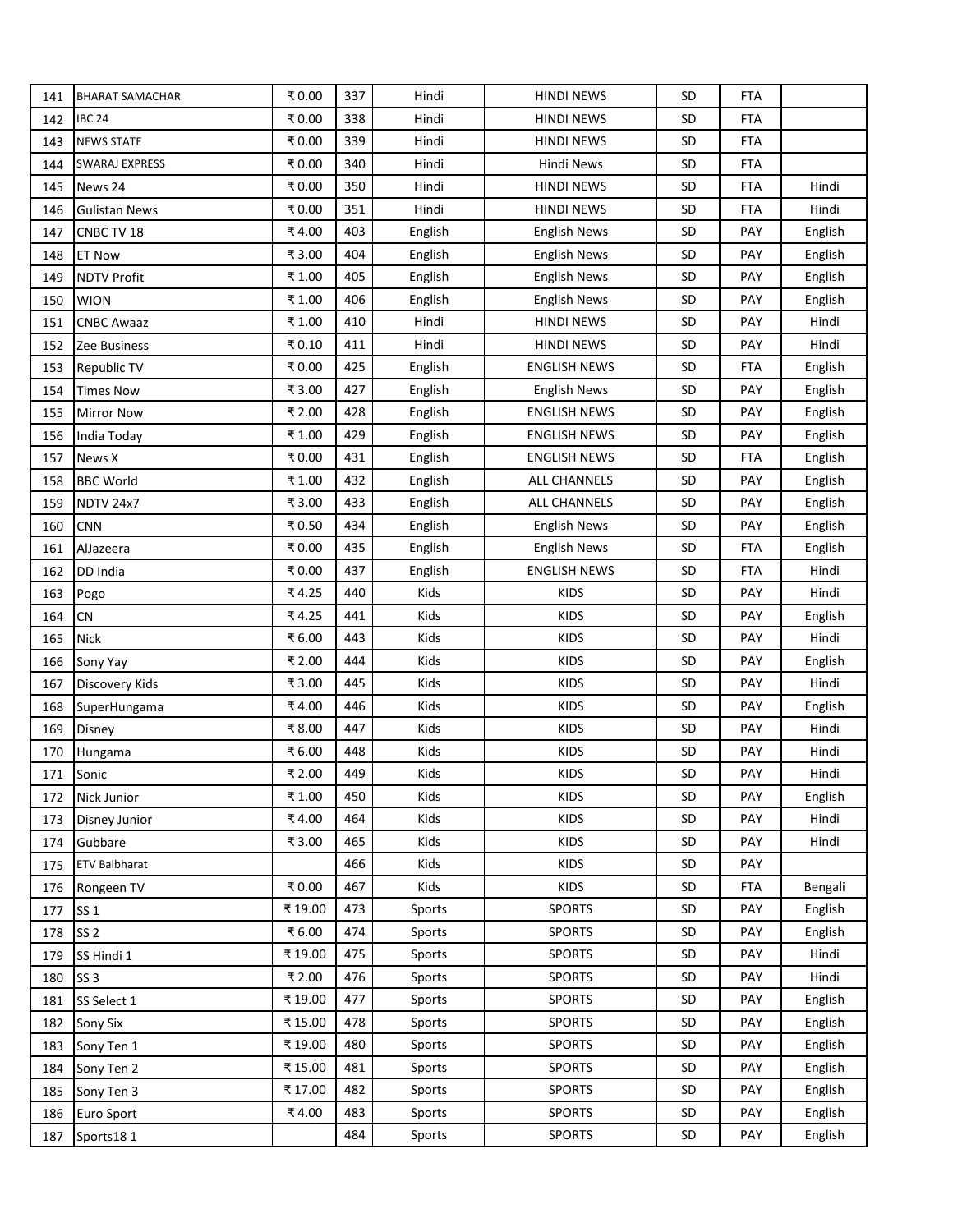| 188 | SS Select 2          | ₹7.00  | 485 | Sports     | <b>SPORTS</b>        | SD        | PAY        | English |
|-----|----------------------|--------|-----|------------|----------------------|-----------|------------|---------|
| 189 | SS Tamil 1           | ₹17.00 | 486 | Sports     | <b>SPORTS</b>        | <b>SD</b> | <b>PAY</b> | Hindi   |
| 190 | <b>DD Sports</b>     | ₹0.00  | 487 | Sports     | <b>SPORTS</b>        | <b>SD</b> | FTA        | Hindi   |
| 191 | <b>SS First</b>      | ₹1.00  | 488 | Sports     | <b>SPORTS</b>        | SD        | <b>PAY</b> | English |
| 192 | 1 Sports             | ₹4.00  | 489 | Sports     | <b>SPORTS</b>        | SD        | PAY        | English |
| 193 | <b>MTV</b>           | ₹3.00  | 500 | Hindi      | Hindi Music          | SD        | <b>PAY</b> | Hindi   |
| 194 | 9XM                  | ₹0.00  | 502 | Hindi      | <b>HINDI MUSIC</b>   | <b>SD</b> | <b>FTA</b> | Hindi   |
| 195 | <b>Show Box</b>      | ₹0.00  | 504 | Hindi      | <b>HINDI MUSIC</b>   | <b>SD</b> | FTA        | Hindi   |
| 196 | 9X Jalwa             | ₹0.00  | 505 | Hindi      | Hindi Music          | SD        | <b>FTA</b> | Hindi   |
| 197 | Zing                 | ₹0.10  | 506 | Hindi      | Hindi Music          | <b>SD</b> | FTA        | Hindi   |
| 198 | Music India          | ₹0.00  | 508 | Hindi      | Hindi Music          | SD        | <b>FTA</b> | Hindi   |
| 199 | <b>B4U Music</b>     | ₹0.00  | 509 | Hindi      | <b>HINDI MUSIC</b>   | <b>SD</b> | FTA        | Hindi   |
| 200 | Mastii               | ₹0.00  | 510 | Hindi      | <b>HINDI MUSIC</b>   | SD        | FTA        | Hindi   |
| 201 | Zoom                 | ₹0.50  | 511 | Hindi      | Hindi Music          | SD        | <b>PAY</b> | Hindi   |
| 202 | <b>MTV Beats</b>     | ₹0.10  | 514 | Hindi      | Hindi Music          | <b>SD</b> | <b>PAY</b> | Hindi   |
| 203 | Insync               | ₹0.00  | 526 | Hindi      | HINDI MUSIC          | <b>SD</b> | FTA        | Hindi   |
| 204 | I Love               | ₹0.00  | 527 | Hindi      | Hindi Music          | <b>SD</b> | FTA        | Hindi   |
| 205 | M Tunes +            | ₹0.00  | 529 | Hindi      | Hindi Music          | SD        | <b>FTA</b> | Hindi   |
| 206 | VH1                  | ₹1.00  | 531 | English    | <b>English Music</b> | <b>SD</b> | <b>PAY</b> | English |
| 207 | Aastha               | ₹0.00  | 543 | Devotional | DEVOTIONAL           | SD        | <b>FTA</b> | Hindi   |
| 208 | Satsang              | ₹0.00  | 544 | Devotional | DEVOTIONAL           | <b>SD</b> | FTA        | Hindi   |
| 209 | Arihant              | ₹0.00  | 545 | Devotional | DEVOTIONAL           | <b>SD</b> | FTA        | Hindi   |
| 210 | <b>Bhakti TV</b>     | ₹0.00  | 546 | Devotional | DEVOTIONAL           | SD        | FTA        | Telegu  |
| 211 | Paras                | ₹0.00  | 547 | Devotional | DEVOTIONAL           | SD        | <b>FTA</b> | Hindi   |
| 212 | Sanskar              | ₹0.00  | 548 | Devotional | DEVOTIONAL           | <b>SD</b> | <b>FTA</b> | Hindi   |
| 213 | Divya                | ₹0.00  | 549 | Devotional | DEVOTIONAL           | <b>SD</b> | <b>FTA</b> | Hindi   |
| 214 | Aastha Bhajan        | ₹0.00  | 550 | Devotional | DEVOTIONAL           | <b>SD</b> | FTA        | Hindi   |
| 215 | Shalom TV            | ₹0.00  | 552 | Devotional | DEVOTIONAL           | <b>SD</b> | FTA        | Kannar  |
| 216 | Peace Of Mind        | ₹0.00  | 556 | Devotional | DEVOTIONAL           | <b>SD</b> | FTA        | English |
| 217 | God TV               | ₹0.00  | 557 | Devotional | DEVOTIONAL           | SD        | <b>FTA</b> | English |
| 218 | Disha TV             | ₹0.00  | 558 | Devotional | DEVOTIONAL           | SD        | <b>FTA</b> | Hindi   |
| 219 | Jinvani              | ₹0.00  | 559 | Devotional | DEVOTIONAL           | <b>SD</b> | FTA        | Hindi   |
| 220 | Sharnam TV           | ₹0.00  | 560 | Devotional | DEVOTIONAL           | <b>SD</b> | <b>FTA</b> | Hindi   |
| 221 | <b>Bhakti Sagar</b>  | ₹0.00  | 561 | Devotional | DEVOTIONAL           | <b>SD</b> | FTA        | Hindi   |
| 222 | Ishwar Bhakti Tv     | ₹0.00  | 564 | Devotional | DEVOTIONAL           | <b>SD</b> | FTA        | Hindi   |
| 223 | Hare Krishna Tv      | ₹0.00  | 565 | Devotional | DEVOTIONAL           | <b>SD</b> | FTA        | Hindi   |
| 224 | Shubh Tv             | ₹0.00  | 566 | Devotional | DEVOTIONAL           | SD        | <b>FTA</b> | Hindi   |
| 225 | <b>SADHNA BHAKTI</b> | ₹0.00  | 567 | Devotional | DEVOTIONAL           | <b>SD</b> | FTA        |         |
| 226 | EWTN AFRICA INDIA    | ₹0.00  | 568 | Devotional | DEVOTIONAL           | <b>SD</b> | FTA        | English |
| 227 | <b>EK ONKAR</b>      | ₹0.00  | 569 | Devotional | DEVOTIONAL           | <b>SD</b> | <b>FTA</b> |         |
| 228 | Subhvaratha          | ₹0.00  | 570 | Devotional | DEVOTIONAL           | <b>SD</b> | FTA        |         |
| 229 | SriSankar            | ₹0.00  | 571 | Devotional | DEVOTIONAL           | <b>SD</b> | <b>FTA</b> |         |
| 230 | SohamTV              | ₹0.00  | 572 | Devotional | DEVOTIONAL           | <b>SD</b> | FTA        |         |
| 231 | Darshan24            | ₹0.00  | 573 | Devotional | DEVOTIONAL           | <b>SD</b> | <b>FTA</b> |         |
| 232 | MadhaTV              | ₹0.00  | 574 | Devotional | DEVOTIONAL           | <b>SD</b> | FTA        |         |
| 233 | PTC Simran           | ₹0.00  | 576 | Devotional | DEVOTIONAL           | <b>SD</b> | FTA        |         |
| 234 | Subhsandesh          | ₹0.00  | 577 | Devotional | DEVOTIONAL           | <b>SD</b> | FTA        | Hindi   |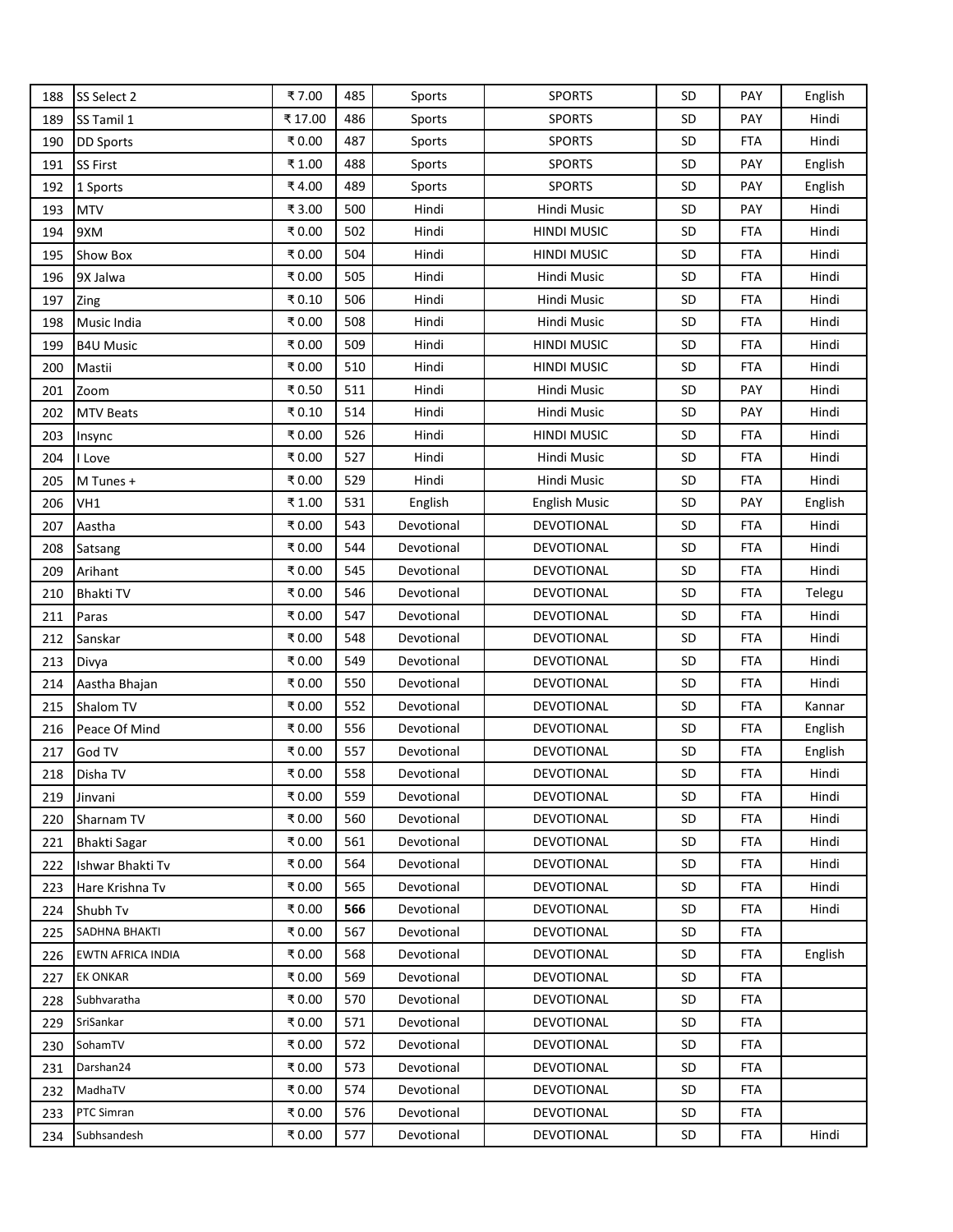| 235 | Discovery              | ₹4.00  | 601 | Info/Edu/Lifestyle | INFO/EDU/ LIFESTYLE  | SD        | PAY        | Multi Lang |
|-----|------------------------|--------|-----|--------------------|----------------------|-----------|------------|------------|
| 236 | <b>NGC</b>             | ₹ 2.00 | 602 | Info/Edu/Lifestyle | INFO/EDU/ LIFESTYLE  | <b>SD</b> | <b>PAY</b> | English    |
| 237 | History TV 18          | ₹ 3.00 | 603 | Info/Edu/Lifestyle | INFO/EDU/ LIFESTYLE  | <b>SD</b> | <b>PAY</b> | English    |
| 238 | Sony BBC Earth         | ₹4.00  | 604 | Info/Edu/Lifestyle | INFO/EDU/ LIFESTYLE  | SD        | <b>PAY</b> | English    |
| 239 | <b>NGC Wild</b>        | ₹1.00  | 605 | Info/Edu/Lifestyle | INFO/EDU/ LIFESTYLE  | <b>SD</b> | PAY        | English    |
| 240 | Discovery SC           | ₹1.00  | 607 | Info/Edu/Lifestyle | INFO/EDU/ LIFESTYLE  | SD        | <b>PAY</b> | English    |
| 241 | <b>Animal Planet</b>   | ₹ 2.00 | 609 | Info/Edu/Lifestyle | INFO/EDU/ LIFESTYLE  | <b>SD</b> | <b>PAY</b> | Multi Lang |
| 242 | Epic                   | ₹5.00  | 611 | Info/Edu/Lifestyle | INFO/EDU/ LIFESTYLE  | <b>SD</b> | <b>PAY</b> | Hindi      |
| 243 | <b>TLC</b>             | ₹ 2.00 | 631 | Info/Edu/Lifestyle | INFO/EDU/ LIFESTYLE  | <b>SD</b> | <b>PAY</b> | Multi Lang |
| 244 | Discovery Turbo        | ₹1.00  | 633 | Info/Edu/Lifestyle | INFO/EDU/ LIFESTYLE  | <b>SD</b> | <b>PAY</b> | English    |
| 245 | Fox Life               | ₹1.00  | 634 | Info/Edu/Lifestyle | INFO/EDU/ LIFESTYLE  | SD        | PAY        | English    |
| 246 | Travel XP              | ₹3.00  | 637 | Info/Edu/Lifestyle | INFO/EDU/ LIFESTYLE  | <b>SD</b> | <b>PAY</b> | English    |
| 247 | FTV India              | ₹0.00  | 640 | Info/Edu/Lifestyle | INFO/EDU/ LIFESTYLE  | SD        | FTA        | English    |
| 248 | <b>NDTV Gtimes</b>     | ₹1.50  | 641 | Info/Edu/Lifestyle | INFO/EDU/ LIFESTYLE  | SD        | <b>PAY</b> | Hindi      |
| 249 | <b>CVR Health</b>      | ₹0.00  | 643 | Info/Edu/Lifestyle | INFO/EDU/ LIFESTYLE  | <b>SD</b> | <b>FTA</b> |            |
| 250 | Care World             | ₹0.00  | 644 | Info/Edu/Lifestyle | INFO/EDU/ LIFESTYLE  | <b>SD</b> | <b>FTA</b> | Hindi      |
| 251 | Gyan Darshan           | ₹0.00  | 645 | Info/Edu/Lifestyle | INFO/EDU/ LIFESTYLE  | <b>SD</b> | <b>FTA</b> | Hindi      |
| 252 | Food Food              | ₹0.00  | 646 | Info/Edu/Lifestyle | INFO/EDU/ LIFESTYLE  | SD        | <b>FTA</b> | Hindi      |
| 253 | Sharda                 | ₹0.00  | 647 | Info/Edu/Lifestyle | INFO/EDU/ LIFESTYLE  | <b>SD</b> | <b>FTA</b> | Hindi      |
| 254 | Panini                 | ₹0.00  | 648 | Info/Edu/Lifestyle | INFO/EDU/ LIFESTYLE  | <b>SD</b> | <b>FTA</b> | Hindi      |
| 255 | Kishore Manch          | ₹0.00  | 649 | Info/Edu/Lifestyle | INFO/EDU/ LIFESTYLE  | <b>SD</b> | <b>FTA</b> | Hindi      |
| 256 | Channel News Asia      | ₹0.00  | 663 | International      | INTERNATIONAL        | <b>SD</b> | <b>FTA</b> | English    |
| 257 | DW TV                  | ₹0.00  | 664 | International      | INTERNATIONAL        | SD        | <b>FTA</b> | English    |
| 258 | TV5 Monde              | ₹0.00  | 665 | International      | <b>INTERNATIONAL</b> | <b>SD</b> | <b>FTA</b> | English    |
| 259 | Nepal1                 | ₹0.00  | 666 | International      | INTERNATIONAL        | SD        | <b>FTA</b> | English    |
| 260 | Arirang                | ₹0.00  | 668 | International      | INTERNATIONAL        | <b>SD</b> | <b>FTA</b> | English    |
| 261 | Star Vijay             | ₹17.00 | 677 | Regional           | <b>TAMIL</b>         | <b>SD</b> | PAY        | Tamil      |
| 262 | Kalaignar TV           | ₹0.00  | 684 | Regional           | <b>TAMIL</b>         | <b>SD</b> | <b>FTA</b> | Tamil      |
| 263 | Captain TV             | ₹0.00  | 685 | Regional           | <b>TAMIL</b>         | <b>SD</b> | <b>FTA</b> | Tamil      |
| 264 | Polimer                | ₹0.00  | 686 | Regional           | <b>TAMIL</b>         | <b>SD</b> | <b>FTA</b> | Tamil      |
| 265 | Murasu                 | ₹0.00  | 688 | Regional           | <b>TAMIL</b>         | SD        | <b>FTA</b> | Tamil      |
| 266 | DD Podighai            | ₹0.00  | 692 | Regional           | <b>TAMIL</b>         | SD        | <b>FTA</b> | Tamil      |
| 267 | Sun TV                 | ₹19.00 | 703 | Regional           | <b>TAMIL</b>         | SD        | PAY        | Tamil      |
| 268 | 7S Music               | ₹0.00  | 704 | Regional           | <b>TAMIL</b>         | <b>SD</b> | FTA        | Tamil      |
| 269 | NEWS <sub>7</sub>      | ₹0.00  | 705 | Regional           | <b>TAMIL</b>         | <b>SD</b> | <b>FTA</b> |            |
| 270 | MK SIX                 | ₹0.00  | 706 | Regional           | <b>TAMIL</b>         | <b>SD</b> | <b>FTA</b> |            |
| 271 | KALAINGAR ISAI ARUVI   | ₹0.00  | 707 | Regional           | <b>TAMIL</b>         | SD        | <b>FTA</b> |            |
| 272 | KALAINGAR SRIPPOLI     | ₹0.00  | 708 | Regional           | <b>TAMIL</b>         | <b>SD</b> | <b>FTA</b> |            |
| 273 | MoonTV                 | ₹0.00  | 709 | Regional           | <b>TAMIL</b>         | <b>SD</b> | <b>FTA</b> |            |
| 274 | Chithiram              | ₹0.00  | 710 | Regional           | <b>TAMIL</b>         | <b>SD</b> | <b>FTA</b> |            |
| 275 | Gemini TV              | ₹19.00 | 720 | Regional           | <b>TELUGUE</b>       | <b>SD</b> | <b>PAY</b> | Telegu     |
| 276 | Zee Telugu             | ₹19.00 | 721 | Regional           | <b>TELUGUE</b>       | <b>SD</b> | PAY        | Telegu     |
| 277 | <b>ETV Telugu</b>      | ₹1.00  | 722 | Regional           | <b>TELUGUE</b>       | <b>SD</b> | PAY        | Telegu     |
| 278 | Star Maa Gold          | ₹ 2.00 | 723 | Regional           | <b>TELUGUE</b>       | <b>SD</b> | PAY        | Telegu     |
| 279 | <b>Star Maa Movies</b> | ₹10.00 | 724 | Regional           | <b>TELUGUE</b>       | <b>SD</b> | <b>PAY</b> | Telegu     |
| 280 | Star Maa Music         | ₹1.00  | 725 | Regional           | <b>TELUGUE</b>       | <b>SD</b> | PAY        | Telegu     |
| 281 | TV9 Telugu             | ₹0.00  | 726 | Regional           | <b>TELUGUE</b>       | <b>SD</b> | FTA        | Telegu     |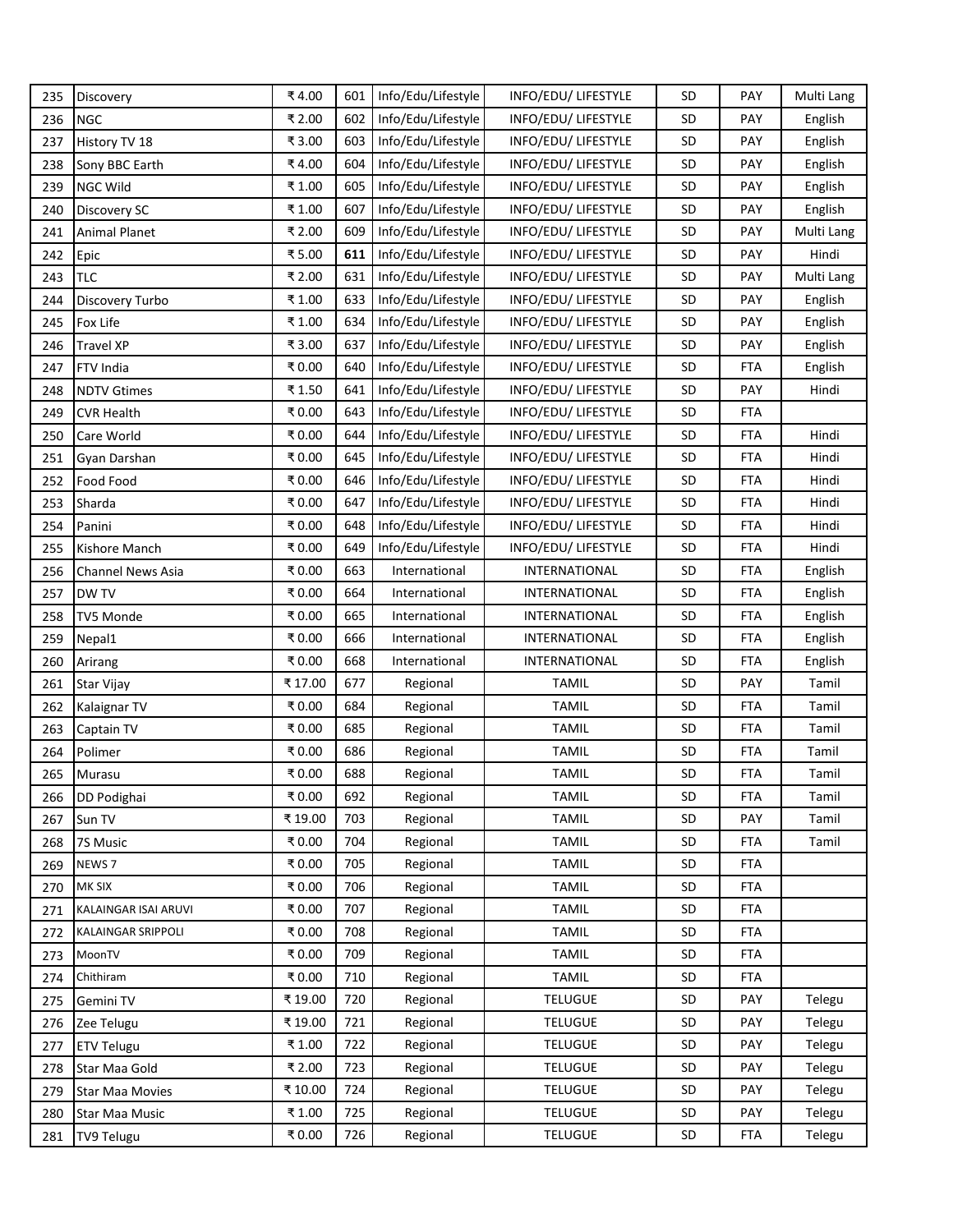| 282 | <b>ETV AP</b>         | ₹1.00   | 727 | Regional | <b>TELUGUE</b>        | SD        | PAY        | Telegu    |
|-----|-----------------------|---------|-----|----------|-----------------------|-----------|------------|-----------|
| 283 | Star Maa              | ₹19.00  | 728 | Regional | <b>TELUGUE</b>        | <b>SD</b> | <b>PAY</b> | Telegu    |
| 284 | Gemini Movies         | ₹ 17.00 | 729 | Regional | <b>TELUGUE</b>        | <b>SD</b> | PAY        | Telegu    |
| 285 | <b>DD Saptagiri</b>   | ₹0.00   | 730 | Regional | <b>TELUGUE</b>        | SD        | FTA        | Telegu    |
| 286 | DD Yadagiri           | ₹0.00   | 731 | Regional | <b>TELUGUE</b>        | <b>SD</b> | <b>FTA</b> | Telegu    |
| 287 | Vanitha Tv            | ₹0.00   | 732 | Regional | <b>TELUGUE</b>        | SD        | <b>FTA</b> | Telegu    |
| 288 | ABN                   | ₹0.00   | 733 | Regional | <b>TELUGUE</b>        | <b>SD</b> | FTA        | Telegu    |
| 289 | <b>SAKSHITV</b>       | ₹0.00   | 734 | Regional | <b>TELUGUE</b>        | SD        | <b>FTA</b> |           |
| 290 | <b>CVR NEWS</b>       | ₹0.00   | 735 | Regional | <b>TELUGUE</b>        | <b>SD</b> | <b>FTA</b> |           |
| 291 | ARDANA TV             | ₹0.00   | 736 | Regional | <b>TELUGUE</b>        | <b>SD</b> | <b>FTA</b> |           |
| 292 | Suvarna               | ₹19.00  | 754 | Regional | KANNADA               | SD        | PAY        | Kannar    |
| 293 | Colors Kannada        | ₹19.00  | 755 | Regional | <b>KANNADA</b>        | SD        | <b>PAY</b> | Kannar    |
| 294 | Zee Kannada           | ₹19.00  | 756 | Regional | <b>KANNADA</b>        | SD        | <b>PAY</b> | Kannar    |
| 295 | DD Chandana           | ₹0.00   | 759 | Regional | <b>KANNADA</b>        | SD        | <b>FTA</b> | Kannar    |
| 296 | Suvarna Plus          | ₹5.00   | 765 | Regional | <b>KANNADA</b>        | <b>SD</b> | PAY        | Kannar    |
| 297 | TV9 Kannada           | ₹0.00   | 767 | Regional | <b>KANNADA</b>        | <b>SD</b> | <b>FTA</b> | Kannar    |
| 298 | Kasthuri Tv           | ₹0.00   | 768 | Regional | KANNADA               | <b>SD</b> | <b>FTA</b> | Kannar    |
| 299 | Asianet               | ₹19.00  | 769 | Regional | MALAYALAM             | SD        | PAY        | Malayalam |
| 300 | <b>Asianet Plus</b>   | ₹5.00   | 770 | Regional | MALAYALAM             | <b>SD</b> | PAY        | Malayalam |
| 301 | DD Malayalam          | ₹0.00   | 775 | Regional | MALAYALAM             | <b>SD</b> | FTA        | Malayalam |
| 302 | <b>Asianet Movies</b> | ₹15.00  | 777 | Regional | MALAYALAM             | <b>SD</b> | PAY        | Malayalam |
| 303 | Darshana TV           | ₹0.00   | 778 | Regional | MALAYALAM             | <b>SD</b> | FTA        | Malayalam |
| 304 | Mangalam Tv           | ₹0.00   | 779 | Regional | MALAYALAM             | SD        | FTA        | Malayalam |
| 305 | MAZHAVIL MANORAMA     | ₹0.00   | 780 | Regional | MALAYALAM             | <b>SD</b> | <b>FTA</b> |           |
| 306 | <b>KAIRALI WE</b>     | ₹0.00   | 781 | Regional | MALAYALAM             | SD        | <b>FTA</b> |           |
| 307 | News 18 Urdu          | ₹0.10   | 785 | Regional | <b>URDU</b>           | <b>SD</b> | <b>PAY</b> | Urdu      |
| 308 | Zee Salaam            | ₹0.10   | 786 | Regional | URDU                  | <b>SD</b> | <b>FTA</b> | Urdu      |
| 309 | DD Urdu               | ₹0.00   | 788 | Regional | URDU                  | <b>SD</b> | FTA        | Urdu      |
| 310 | Channel Win           | ₹0.00   | 789 | Regional | <b>URDU</b>           | <b>SD</b> | <b>FTA</b> | Urdu      |
| 311 | <b>4TV NEWS</b>       | ₹0.00   | 790 | Regional | URDU                  | SD        | <b>FTA</b> |           |
| 312 | News 18 BIH/JH        | ₹0.10   | 792 | Regional | <b>REGIONAL HINDI</b> | SD        | PAY        | Hindi     |
| 313 | News 18 MP/CG         | ₹0.10   | 793 | Regional | <b>REGIONAL HINDI</b> | SD        | <b>PAY</b> | Hindi     |
| 314 | News 18 PUN/HAR/HP    | ₹0.10   | 794 | Regional | REGIONAL HINDI        | SD        | <b>PAY</b> | Hindi     |
| 315 | News 18 UP/UK         | ₹0.10   | 795 | Regional | <b>REGIONAL HINDI</b> | <b>SD</b> | PAY        | Hindi     |
| 316 | Zee BIH/JH            | ₹0.10   | 796 | Regional | REGIONAL HINDI        | <b>SD</b> | <b>PAY</b> | Hindi     |
| 317 | Zee MP/CG             | ₹0.10   | 797 | Regional | REGIONAL HINDI        | <b>SD</b> | PAY        | Hindi     |
| 318 | Zee UP/UK             | ₹0.10   | 798 | Regional | REGIONAL HINDI        | SD        | PAY        | Hindi     |
| 319 | DD UP                 | ₹0.00   | 802 | Regional | REGIONAL HINDI        | <b>SD</b> | FTA        | Hindi     |
| 320 | DD MP                 | ₹0.00   | 803 | Regional | REGIONAL HINDI        | <b>SD</b> | <b>FTA</b> | Hindi     |
| 321 | DD Bihar              | ₹0.00   | 804 | Regional | <b>REGIONAL HINDI</b> | <b>SD</b> | FTA        | Hindi     |
| 322 | DD Kashir             | ₹0.00   | 807 | Regional | REGIONAL HINDI        | <b>SD</b> | <b>FTA</b> | Hindi     |
| 323 | TaraTV Free           | ₹0.00   | 808 | Regional | REGIONAL HINDI        | <b>SD</b> | FTA        | Bengali   |
| 324 | Sangeet Bhojpuri      | ₹0.00   | 809 | Regional | REGIONAL HINDI        | <b>SD</b> | <b>FTA</b> | Hindi     |
| 325 | Dabangg               | ₹0.00   | 812 | Regional | REGIONAL HINDI        | <b>SD</b> | FTA        | Hindi     |
| 326 | Zee Ganga             | ₹0.50   | 813 | Regional | REGIONAL HINDI        | <b>SD</b> | <b>PAY</b> | Hindi     |
| 327 | Zee Biskop            | ₹0.10   | 814 | Regional | REGIONAL HINDI        | <b>SD</b> | PAY        |           |
| 328 | Anjan TV              | ₹0.00   | 815 | Regional | REGIONAL HINDI        | <b>SD</b> | FTA        | Hindi     |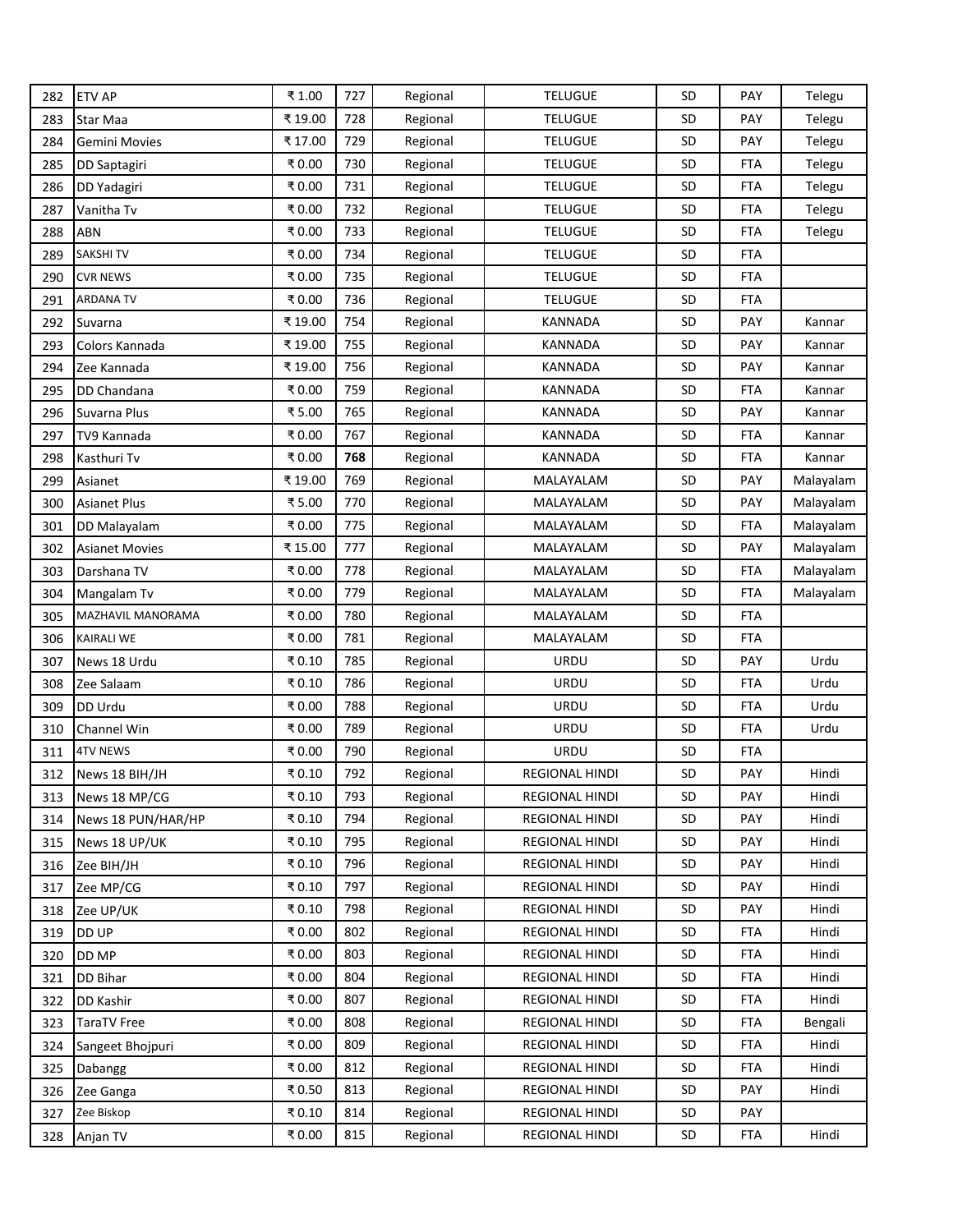| 329 | <b>Bhojpuri Cinema</b> | ₹0.00  | 816 | Regional | <b>REGIONAL HINDI</b> | SD        | FTA        | Bhojpuri   |
|-----|------------------------|--------|-----|----------|-----------------------|-----------|------------|------------|
| 330 | <b>Oscar Movies</b>    | ₹0.00  | 817 | Regional | <b>REGIONAL HINDI</b> | SD        | FTA        | Bhojpuri   |
| 331 | Filmachi Bhojpuri      | ₹0.25  | 818 | Regional | <b>REGIONAL HINDI</b> | SD        | PAY        | Bhojpuri   |
| 332 | Dangal                 | ₹0.00  | 819 | Regional | <b>REGIONAL HINDI</b> | SD        | <b>FTA</b> | Bhojpuri   |
| 333 | B4U Bhojpuri           | ₹0.00  | 820 | Regional | <b>REGIONAL HINDI</b> | SD        | FTA        | Bhojpuri   |
| 334 | <b>ENTER 10</b>        | ₹0.00  | 821 | Regional | <b>REGIONAL HINDI</b> | <b>SD</b> | <b>FTA</b> |            |
| 335 | Maiboli                | ₹0.00  | 824 | Regional | <b>REGIONAL HINDI</b> | SD        | FTA        |            |
| 336 | <b>Star Pravah</b>     | ₹9.00  | 825 | Regional | <b>MARATHI</b>        | <b>SD</b> | PAY        | Marathi    |
| 337 | Zee Talkies            | ₹ 2.00 | 826 | Regional | <b>MARATHI</b>        | SD        | <b>PAY</b> | Marathi    |
| 338 | Zee 24 Taas            | ₹0.10  | 827 | Regional | <b>MARATHI</b>        | <b>SD</b> | <b>FTA</b> | Marathi    |
| 339 | Sony Marathi           | ₹4.00  | 828 | Regional | <b>MARATHI</b>        | SD        | PAY        | Marathi    |
| 340 | Colors Marathi         | ₹10.00 | 829 | Regional | MARATHI               | <b>SD</b> | PAY        |            |
| 341 | DD Sahayadri           | ₹0.00  | 830 | Regional | <b>MARATHI</b>        | SD        | <b>FTA</b> | Marathi    |
| 342 | MH1 Music              | ₹0.00  | 831 | Regional | MARATHI               | SD        | <b>FTA</b> | Marathi    |
| 343 | TV9 Matathi            | ₹0.00  | 832 | Regional | <b>MARATHI</b>        | <b>SD</b> | FTA        | Marathi    |
| 344 | <b>MKN MARATHI</b>     | ₹0.00  | 833 | Regional | <b>MARATHI</b>        | <b>SD</b> | <b>FTA</b> |            |
| 345 | <b>JAI MAHARASTRA</b>  | ₹0.00  | 834 | Regional | <b>MARATHI</b>        | <b>SD</b> | <b>FTA</b> |            |
| 346 | Fakt Marathi           | ₹0.00  | 840 | Regional | <b>MARATHI</b>        | SD        | FTA        | Marathi    |
| 347 | 9X Jhakaas             | ₹0.00  | 841 | Regional | <b>MARATHI</b>        | SD        | FTA        | Marathi    |
| 348 | Sangeet Marathi        | ₹0.00  | 842 | Regional | <b>MARATHI</b>        | <b>SD</b> | FTA        | Marathi    |
| 349 | Saam Tv                | ₹0.00  | 843 | Regional | <b>MARATHI</b>        | <b>SD</b> | <b>FTA</b> | Marathi    |
| 350 | DD Rajasthan           | ₹0.00  | 844 | Regional | RAJASTHANI            | <b>SD</b> | FTA        | Rajasthani |
| 351 | News 18 Rajasthan      | ₹0.10  | 845 | Regional | RAJASTHANI            | SD        | <b>PAY</b> | Rajasthani |
| 352 | Zee Rajasthan          | ₹0.10  | 847 | Regional | RAJASTHANI            | <b>SD</b> | PAY        | Rajasthani |
| 353 | A1 Tv                  | ₹0.00  | 848 | Regional | RAJASTHANI            | <b>SD</b> | FTA        | Rajasthani |
| 354 | <b>FIRST INDIA</b>     | ₹0.00  | 849 | Regional | RAJASTHANI            | SD        | FTA        |            |
| 355 | Colors Gujrathi        | ₹5.00  | 850 | Regional | Gujrathi              | <b>SD</b> | <b>PAY</b> | Gujrathi   |
| 356 | DD Girner              | ₹0.00  | 851 | Regional | Gujrathi              | SD        | <b>FTA</b> | Gujrathi   |
| 357 | TV9 Gujrathi           | ₹0.00  | 852 | Regional | Gujrathi              | <b>SD</b> | <b>FTA</b> | Gujrathi   |
| 358 | Zee 24 Kalak           | ₹0.10  | 853 | Regional | Gujrathi              | SD        | PAY        | Gujrathi   |
| 359 | Zee Punjab/Hariyana    | ₹0.10  | 854 | Regional | <b>PUNJABI</b>        | SD        | <b>PAY</b> | Punjabi    |
| 360 | PTC Punjabi            | ₹0.00  | 855 | Regional | PUNJABI               | <b>SD</b> | <b>FTA</b> | Punjabi    |
| 361 | DD Punjabi             | ₹0.00  | 856 | Regional | <b>PUNJABI</b>        | <b>SD</b> | <b>FTA</b> | Punjabi    |
| 362 | Zee Punjabi            | ₹3.00  | 863 | Regional | <b>PUNJABI</b>        | <b>SD</b> | PAY        |            |
| 363 | MH1 Shraddha           | ₹0.00  | 864 | Regional | <b>PUNJABI</b>        | SD        | <b>FTA</b> | Punjabi    |
| 364 | Sandesh News           | ₹0.00  | 865 | Regional | <b>PUNJABI</b>        | SD        | <b>FTA</b> | Punjabi    |
| 365 | Time TV                | ₹0.00  | 866 | Regional | <b>PUNJABI</b>        | <b>SD</b> | <b>FTA</b> | Punjabi    |
| 366 | PTC Chak De            | ₹0.00  | 867 | Regional | PUNJABI               | <b>SD</b> | <b>FTA</b> | Punjabi    |
| 367 | 9X Tashan              | ₹0.00  | 868 | Regional | <b>PUNJABI</b>        | SD        | <b>FTA</b> | Marathi    |
| 368 | PTC Music              | ₹0.00  | 871 | Regional | <b>PUNJABI</b>        | SD        | <b>FTA</b> |            |
| 369 | PTC PUNJABI GOLD       |        | 872 | Regional | PUNJABI               | <b>SD</b> | <b>FTA</b> |            |
| 370 | <b>PTC News</b>        | ₹0.00  | 873 | Regional | PUNJABI               | SD        | <b>FTA</b> | Punjabi    |
| 371 | <b>Balle Balle</b>     | ₹0.00  | 874 | Regional | <b>PUNJABI</b>        | <b>SD</b> | <b>FTA</b> | Punjabi    |
| 372 | Colors Oriya           | ₹6.00  | 886 | Regional | ORIYA                 | <b>SD</b> | PAY        | Oriya      |
| 373 | <b>OTV</b>             | ₹0.00  | 887 | Regional | ORIYA                 | SD        | FTA        | Oriya      |
| 374 | Kalinga Tv             | ₹0.00  | 889 | Regional | ORIYA                 | <b>SD</b> | <b>FTA</b> | Oriya      |
| 375 | MBC Tv                 | ₹0.00  | 890 | Regional | ORIYA                 | SD        | <b>FTA</b> | Oriya      |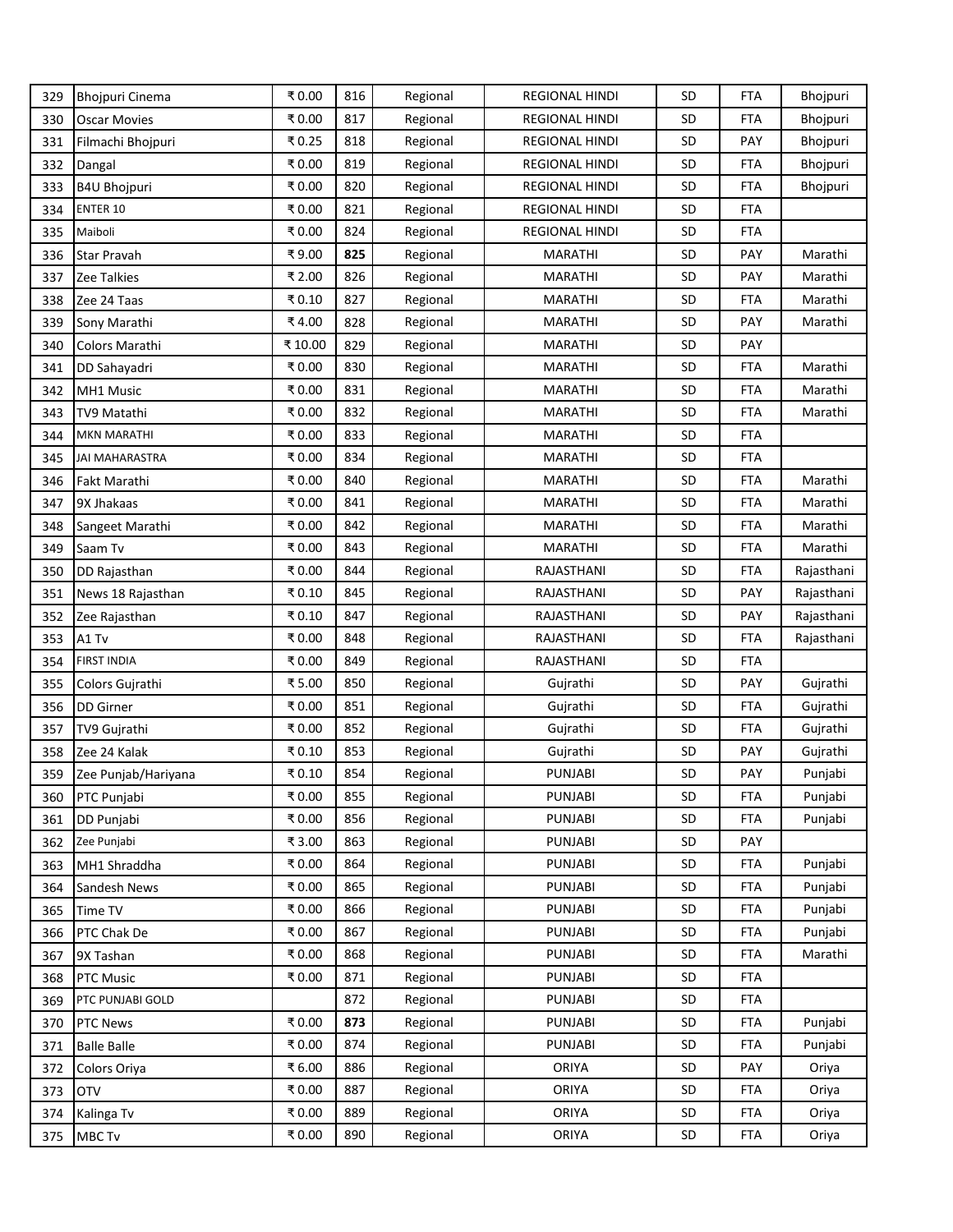| 376 | DD Oriya                     | ₹0.00   | 891 | Regional | <b>ORIYA</b>             | SD        | FTA        | Oriya   |
|-----|------------------------------|---------|-----|----------|--------------------------|-----------|------------|---------|
| 377 | <b>NAXATRA NEWS</b>          | ₹0.00   | 892 | Regional | <b>ORIYA</b>             | <b>SD</b> | <b>FTA</b> |         |
| 378 | <b>Star Plus HD</b>          | ₹19.00  | 901 | HD       | HD Hindi Gec             | HD        | PAY        | Hindi   |
| 379 | Zee Tv HD                    | ₹19.00  | 902 | HD       | HD Hindi Gec             | HD        | PAY        | Hindi   |
| 380 | Sony HD                      | ₹19.00  | 903 | HD       | HD HINDI GEC             | HD        | PAY        | Hindi   |
| 381 | <b>Colors HD</b>             | ₹19.00  | 904 | HD       | HD HINDI GEC             | HD        | <b>PAY</b> | Hindi   |
| 382 | <b>Star Bharat HD</b>        | ₹19.00  | 905 | HD       | HD Hindi Gec             | HD        | <b>PAY</b> | Hindi   |
| 383 | ID HD                        | ₹ 2.00  | 906 | HD       | HD Hindi Gec             | HD        | PAY        | Hindi   |
| 384 | Sab HD                       | ₹19.00  | 907 | HD       | HD Hindi Gec             | HD        | PAY        | Hindi   |
| 385 | & TV HD                      | ₹19.00  | 908 | HD       | HD HINDI GEC             | HD        | PAY        |         |
| 386 | SansadTV HD                  | ₹0.00   | 909 | HD       | HD Hindi Gec             | HD        | <b>FTA</b> | Hindi   |
| 387 | DD National HD               | ₹0.00   | 910 | HD       | HD HINDI GEC             | HD        | <b>PAY</b> | Hindi   |
| 388 | Star Gold HD                 | ₹10.00  | 911 | HD       | HD HINDI MOVIE           | HD        | PAY        | Hindi   |
| 389 | Zee Cinema HD                | ₹19.00  | 912 | HD       | <b>HD HINDI MOVIE</b>    | HD        | <b>PAY</b> | Hindi   |
| 390 | Max HD                       | ₹17.00  | 913 | HD       | HD HINDI MOVIE           | HD        | PAY        | Hindi   |
| 391 | & Pictures HD                | ₹19.00  | 915 | HD       | HD HINDI MOVIE           | HD        | PAY        | Hindi   |
| 392 | Star Gold Select HD          | ₹10.00  | 916 | HD       | HD HINDI MOVIE           | HD        | <b>PAY</b> | Hindi   |
| 393 | UTV HD                       | ₹8.00   | 917 | HD       | HD HINDI MOVIE           | HD        | PAY        | Hindi   |
| 394 | Colors Cineplex HD           | ₹5.00   | 918 | HD       | HD HINDI MOVIE           | HD        | <b>PAY</b> | Hindi   |
| 395 | & XPLOR HD                   | ₹4.00   | 919 | HD       | HD HINDI MOVIE           | HD        | <b>PAY</b> |         |
| 396 | MTV HD                       | ₹5.00   | 921 | HD       | <b>HD Hindi Music</b>    | HD        | PAY        | Hindi   |
| 397 | MTV Beats HD                 | ₹ 1.00  | 922 | HD       | HD Hindi Music           | HD        | PAY        | English |
| 398 | Star World HD                | ₹9.00   | 923 | HD       | HD ENGLISH GEC           | HD        | PAY        | English |
| 399 | Star World Premier HD        | ₹9.00   | 926 | HD       | HD ENGLISH GEC           | HD        | PAY        | English |
| 400 | Zee Café HD                  | ₹19.00  | 927 | HD       | HD ENGLISH GEC           | HD        | <b>PAY</b> |         |
| 401 | MNX HD                       | ₹10.00  | 929 | HD       | <b>HD English Movies</b> | HD        | <b>PAY</b> | English |
| 402 | Comedy Central HD            | ₹9.00   | 930 | HD       | HD English Gec           | HD        | PAY        | English |
| 403 | <b>Star Movies HD</b>        | ₹19.00  | 931 | HD       | <b>HD English Movies</b> | HD        | PAY        | English |
| 404 | Movies Now HD                | ₹12.00  | 933 | HD       | HD ENGLISH MOVIE         | HD        | PAY        | English |
| 405 | Sony Pix HD                  | ₹15.00  | 934 | HD       | <b>HD English Movies</b> | HD        | PAY        | English |
| 406 | <b>Star Movies Select HD</b> | ₹ 10.00 | 935 | HD       | <b>HD English Movies</b> | HD        | PAY        | English |
| 407 | Times Now Navabharat HD      | ₹1.50   | 936 | HD       | ALL HD                   | HD        | PAY        | English |
| 408 | MN+HD                        | ₹10.00  | 937 | HD       | HD ENGLISH MOVIES        | HD        | PAY        | English |
| 409 | And Flix HD                  | ₹19.00  | 938 | HD       | HD ENGLISH MOVIE         | HD        | PAY        |         |
| 410 | Colors Infinity HD           | ₹9.00   | 939 | HD       | ALL HD                   | HD        | PAY        | English |
| 411 | & PRIVE HD                   | ₹19.00  | 940 | HD       | HD ENGLISH MOVIE         | HD        | PAY        |         |
| 412 | VH1 HD                       | ₹ 2.00  | 947 | HD       | HD ENGLISH MUSIC         | HD        | PAY        | English |
| 413 | AAJ TAK HD                   | ₹1.50   | 949 | HD       | HD News                  | HD        | <b>PAY</b> |         |
| 414 | <b>CNBC Prime HD</b>         | ₹1.00   | 950 | HD       | HD News                  | HD        | PAY        | English |
| 415 | <b>Times Now World</b>       | ₹5.00   | 951 | HD       | <b>HD News</b>           | HD        | PAY        | English |
| 416 | ETV Balbharat HD             | ₹6.00   | 952 | HD       | HD Kids                  | HD        | PAY        |         |
| 417 | Baby TV HD                   | ₹1.00   | 953 | HD       | HD Kids                  | HD        | PAY        | English |
| 418 | Nick HD+                     | ₹10.00  | 954 | HD       | HD Kids                  | HD        | PAY        | English |
| 419 | Disney Intr HD               | ₹12.00  | 955 | HD       | HD English Gec           | HD        | PAY        | English |
| 420 | Discovery HD                 | ₹6.00   | 956 | HD       | HD Info/Edu/Lifestyle    | HD        | <b>PAY</b> | English |
| 421 | History TV 18 HD             | ₹7.00   | 958 | HD       | HD Info/Edu/Lifestyle    | HD        | PAY        | English |
| 422 | Animal Planet HD             | ₹ 3.00  | 959 | HD       | HD Info/Edu/Lifestyle    | HD        | PAY        | English |